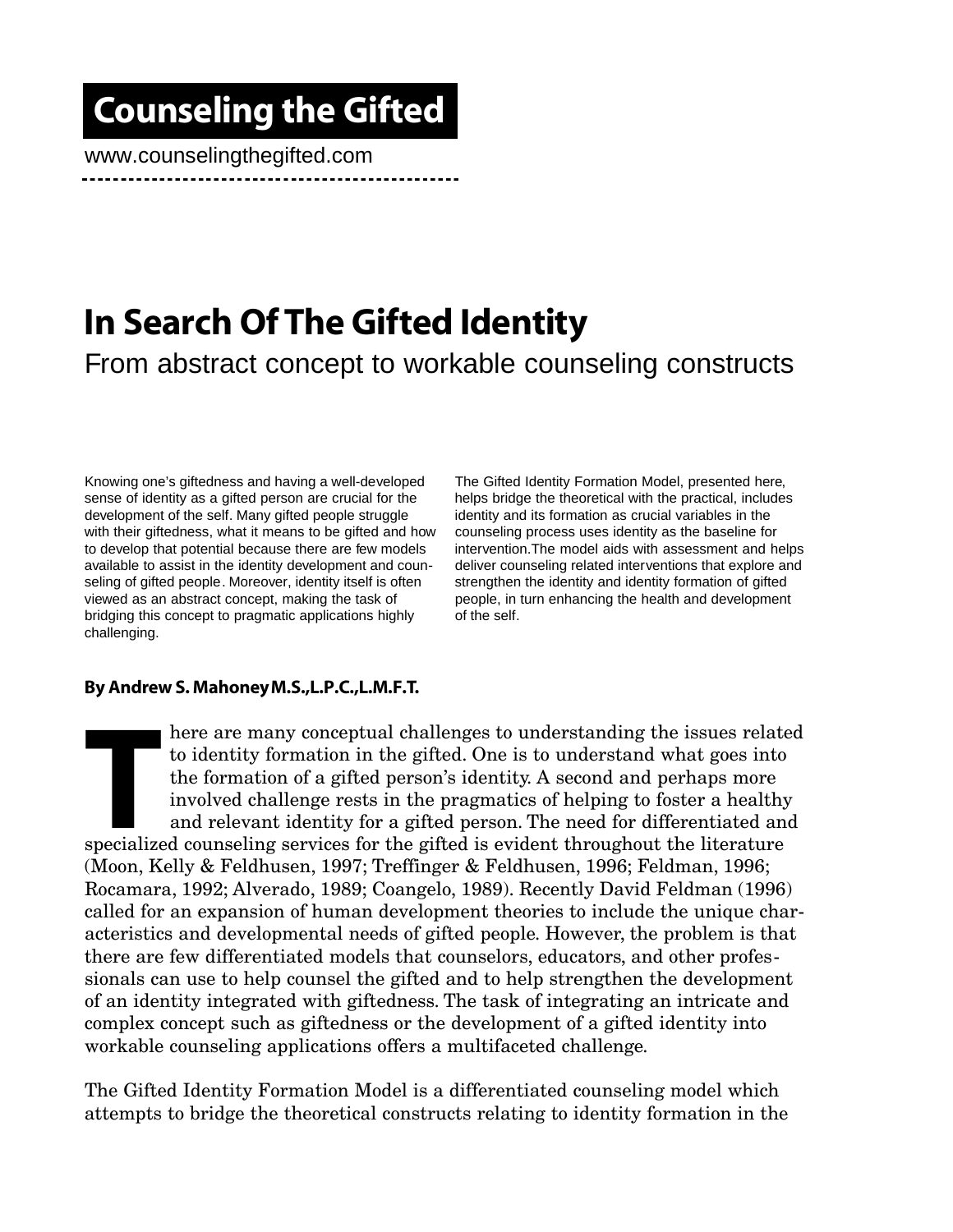gifted with the practical aspects of counseling gifted people. For the purposes of this model, giftedness is defined as exceptional ability in a variety of areas such as intellect, the arts and creativity. Giftedness is also viewed as an aspect or aspects of the self. This article illuminates the complexity, process and nuances of identity formation relating to the gifted, and then provides an overview of a differentiated model that incorporates identity formation into the counseling process for the gifted population.

#### IDENTITY AND ITS FORMATION

efining identity may be as complex as developing one's identity; even Eric Erikson (1968) was hesitant to offer a definitive explanation. It may be that another way to define identity is through conscious and unconscious. efining identity may be as complex as developing one's identity; even Eric Erikson (1968) was hesitant to offer a definitive explanation. It may be that the definition includes the unity and integration of all aspects of self, including the answering the question, "who am I ?"

If identity encompasses the complexity of all aspects of "who I am," then identity formation is the process of integrating and shaping discrete pieces of the self into a unique being. Erikson (1968) spoke of identity formation as "a process located in the core of the individual and yet also in the core of his communal culture" (pg. 22). He refers to the integrative and complex relationship between the inner self (all inner aspects and internal interplay of the self) and the outer world (self as it relates and contends with the external world). He described a "few minimum requirements" to consider when contending with the complex process of identity formation. The Gifted Identity Formation Model utilizes these requirements as the working underpinnings of the model:

- ◗ Identity formation employs a process of simultaneous reflection and observation;
- ◗ Identity formation takes place on all levels of mental functioning;

◗ An individual judges himself in light of what he perceives to be the way others judge him, in comparison to himself, and to a topology significant to others.

Identity formation for Erikson was largely unconscious, indicating how much he believed the inner world of the self influenced identity. He believed the process was "for the most part unconscious except where inner conditions and outer circumstances combine to aggravate a painful or elated identity-consciousness" (p 23). Erikson was referring to what occurs when an individual is not in synch with her true self. For example, even though Mary was told since childhood that she was gifted, she did not view herself as such and was very distressed over her career choice as an adult. She complained constantly that her chosen life's work was not in tune with who she really is, but had no sense on how to redirect herself.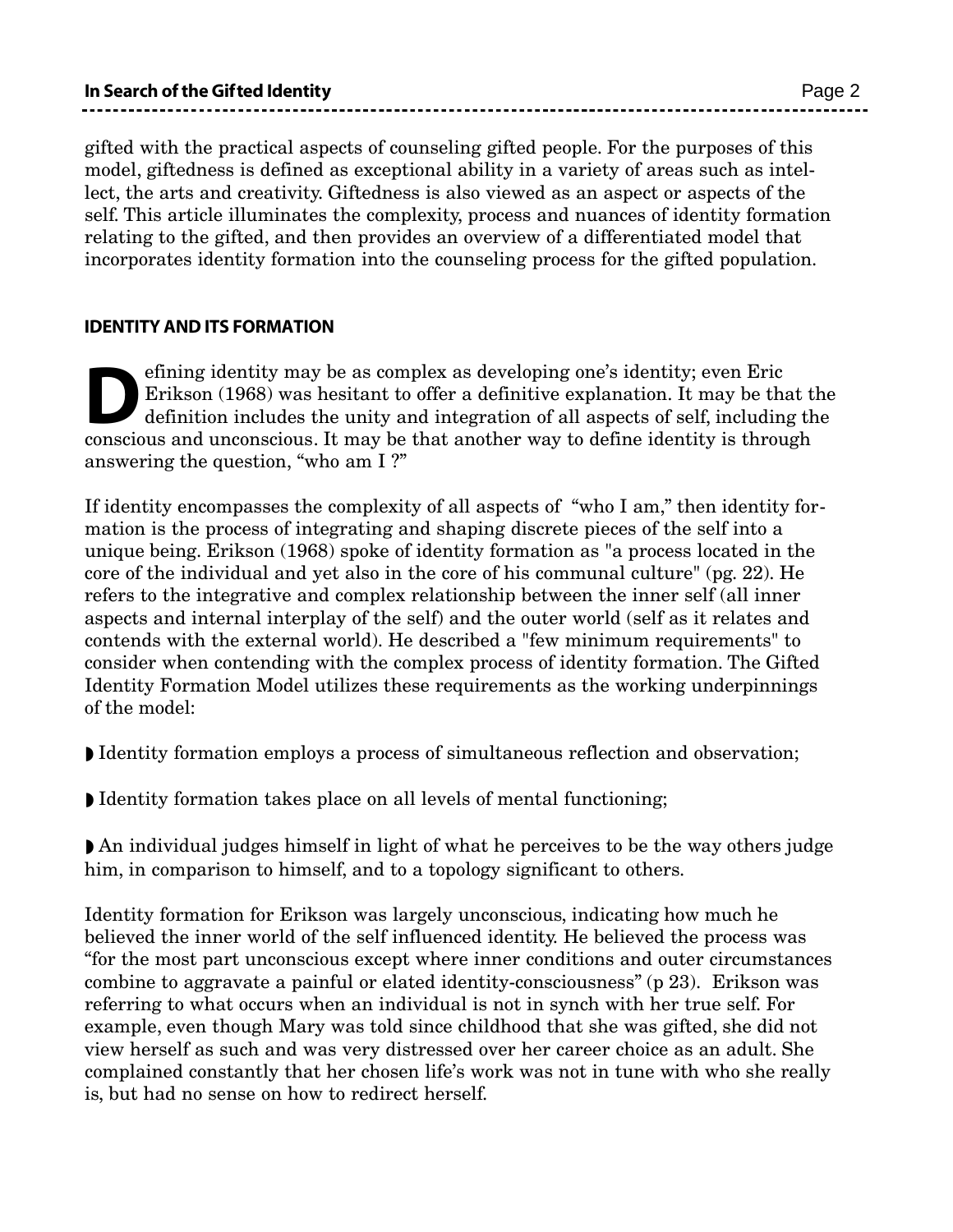It is also important to keep in mind that Erikson never saw identity as static or unchangeable but believed identity formation was a life-long process. Therefore, the Gifted Identity Formation Model operates under the principle that development and integration of one's giftedness must be accounted for as a variable in the healthy development of the self's identity across the life span.

#### THE GIFTED IDENTITY FORMATION MODEL

ne Gifted Identity Format<br>Model is a guide for under<br>standing the complexity a<br>nuances of gifted people. It prohe Gifted Identity Formation Model is a guide for understanding the complexity and vides a counseling framework that helps gifted individuals to be aware of and to understand the effect their giftedness has on their life development, and the importance giftedness has on their identity formation, thus better understanding themselves as gifted people. The counselor uses the model to assess the complexity surrounding an individual's giftedness and how giftedness is relevant to the healthy or unhealthy development of that individual. The model serves as a guide to design interventions, practices or strategies to facilitate and/or intervene in the counseling process. The model is

| <b>Systems That Impact</b><br>the Identity Formation of the Gifted |                   |             |             |          |  |  |
|--------------------------------------------------------------------|-------------------|-------------|-------------|----------|--|--|
|                                                                    | <b>CONSTRUCTS</b> |             |             |          |  |  |
| <b>SYSTEMS</b>                                                     | Validation        | Affirmation | Affiliation | Affinity |  |  |
| Self                                                               |                   |             |             |          |  |  |
| Family                                                             |                   |             |             |          |  |  |
| Family of Origin                                                   |                   |             |             |          |  |  |
| Cultural                                                           |                   |             |             |          |  |  |
| Vocational                                                         |                   |             |             |          |  |  |
| Environmental                                                      |                   |             |             |          |  |  |
| Educational                                                        |                   |             |             |          |  |  |
| Social                                                             |                   |             |             |          |  |  |
| Psychological                                                      |                   |             |             |          |  |  |
| Political                                                          |                   |             |             |          |  |  |
| Organic-                                                           |                   |             |             |          |  |  |
| Physiological                                                      |                   |             |             |          |  |  |
| Developmental                                                      |                   |             |             |          |  |  |

Figure 1

not meant to be used as a criteria scale for mental health or to compare the development of individuals. Rather it has three primary counseling purposes: serving as an assessment tool, assisting in the development of counseling interventions, and acting as a guide in the counseling process.

The model also provides a context for understanding giftedness as part of the continuum of human behavior. It allows for giftedness to be placed in a positive context of development rather than be mischaracterized as abnormal or pathological. With this framework the counselor is challenged to explore the diverse nature of the gifted self and its importance in the greater scope of human nature.

Using a cross-gridded framework (see Figure 1) of four constructs (Validation, Affirmation, Affiliation, and Affinity) and twelve systems (Self, Family, Family of Origin,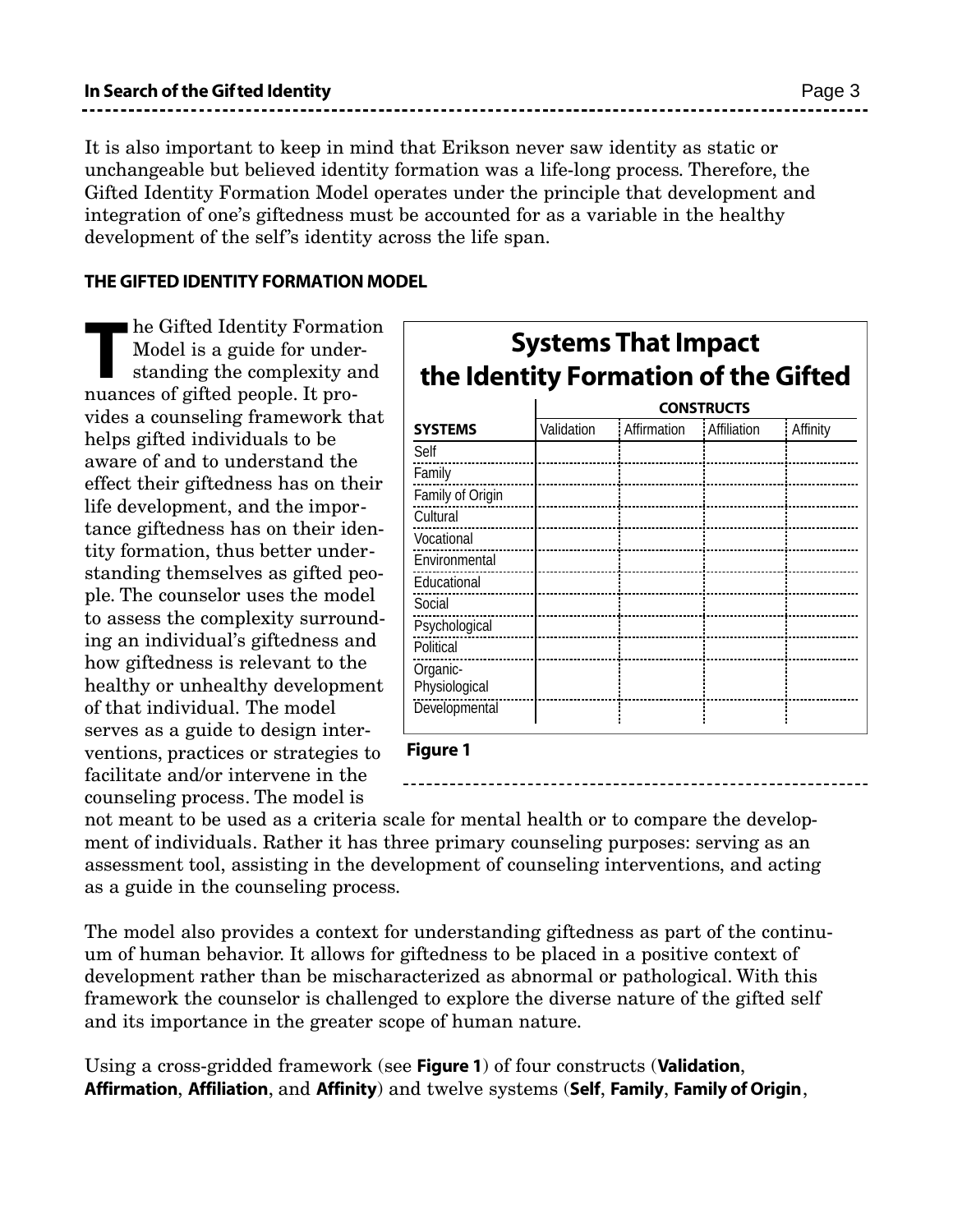Cultural, Vocational, Environmental, Educational, Social, Psychological, Political, Organic-Physiological, and Developmental), counselors (with their client or independently) explore, discuss and chart the components of identity development exposing giftedness as a variable (see Figure 2). For example, when assessing from each construct and system, it is important to explore whether giftedness has or had a value of positive, negative or some manifestation in-between placed on it.

The constructs and systems are differentiated to accentuate the complexity of identity

and the identity formation process. By breaking down these variables and aspects of identity formation, the counselor and client are able to manage the complexity and work with identity in a less abstract form. As an overlay, the model can be used with existing counseling frameworks. For example, if the school counselor is conducting a career exploration group, the model can provide a differential tool to account for gifted members. He could help individuals define areas of strength and identify ways to better support areas that need development related to their giftedness. Thus, the model can be used for counseling interventions that directs people to be more in tune with their giftedness and demonstrate how their giftedness plays out in work, education, development, and relationships. The intent is to assess and introduce the variable of giftedness in many contexts to support and develop a gifted identity as a part of the whole self.

#### THE FOUR CONSTRUCTS

In the four constructs represent some of the forces or underpinnings that shape an influence identity. These focal points are described and delineated to help the counselor sort out and work with the complex nature of iden he four constructs represent some of the forces or underpinnings that shape and influence identity. These focal points are described and delineated to help the counselor sort out and work with the complex nature of identity and how it sequence to them. For example children are often identified in some formalized manner (see section on **Validation**) as gifted before being placed in a gifted education pro-

# **Systems That Imp** the Identity Formation of **CONST**

| <b>SYSTEMS</b> | Validation                                                                                    | <b>Affirmatid</b> |
|----------------|-----------------------------------------------------------------------------------------------|-------------------|
| Self           | "My parents never once said I<br>was gifted  I just assumed<br>that I was odd in their eyes." |                   |

Figure 2 *Jon grew up in a family that never acknowledged his giftedness. He reported for this section of the grid that there was no validation coming from his parents.*

*Jon's self report here would be an example of negative or indifferent validation coming from the family (i.e. his parents) in regards to his giftedness.*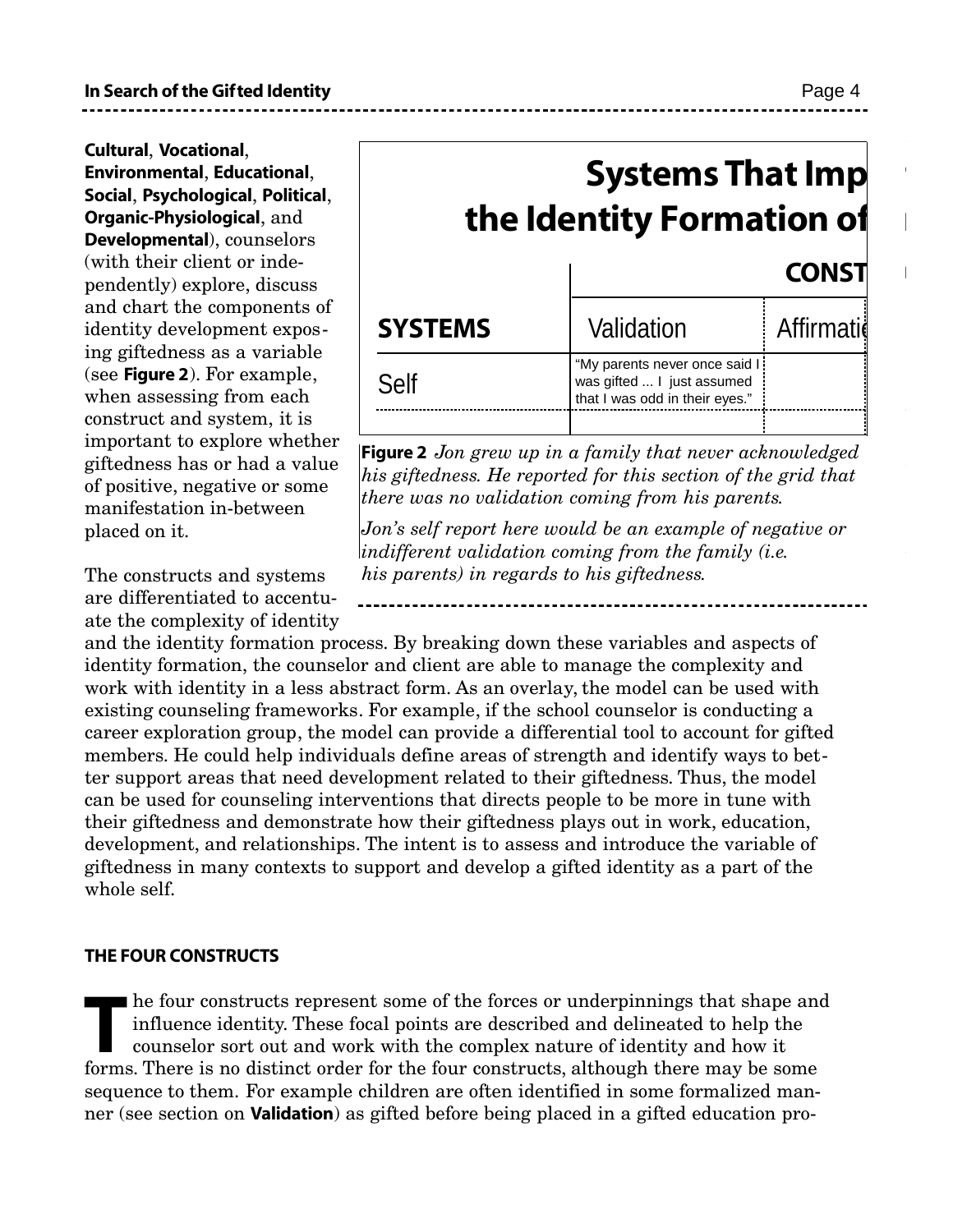gram (see section on Affirmation). The author encourages the use of these constructs in a fluid way to support the notion that identity is multifaceted, complex, and forever evolving.

◗ Validation The first construct is validation, an acknowledgment that one's giftedness exists as corroborated by others or by oneself. Validation originates from primary relationships such as the self, parents, teachers, institutions and persons in positions of authority. The relationships are primary in the sense that individuals are dependent on these relationships or sources of validation to facilitate their development or growth in some manner.

Giftedness can be validated through identification by an academic gifted program, acknowledgment of ones giftedness by a significant other and/or by coming to one's own realization through exceptional accomplishments, etc. Keep in mind that the form of validation may limit how it validates a person. For example, if the child does not meet the eligibility criteria for a gifted program he may not feel that his giftedness is valid because the school says he is not. Therefore, to facilitate self-understanding, counselors should consider and define a variety of indicators of ability that will assist people in understanding how their gift is valid.

Persons who do not feel their giftedness is valid, may suffer from self-esteem problems and low self-concept. If an individual's concept of valid giftedness is defined only in a limited manner, how she develops that gift will also be limited.

Another form of validation is reflected in the parents' awareness that the child is gifted. Do they know what giftedness is and do they validate the child in her giftedness by acknowledging and accepting it? If the parent knows their child is gifted, validation can come through advocating for the child to be in a gifted program, providing an enrichment opportunity or any activity where she can understand and develop her behavior from a gifted perspective. Validation then becomes an important marker for giftedness.

◗ Affirmation Affirmation, the second construct, requires interactive acknowledgment (a seconding of the motion) of who we are from many supportive individuals or processes. It is the *continual reinforcement* of the nuances of an individual's giftedness from learning, experiences, environment, parents, teachers, and enrichment. It is the ongoing, interactive process between self as gifted and the world. The process reinforces in the self that "I am gifted."

Affirmation can also be negative from the absence of reinforcement or from negative feedback. A positive example of affirmation is a child's participation in a gifted program that provides ongoing challenge to his ability and continuous positive mirroring around his giftedness. Another example might originate in the Family of Origin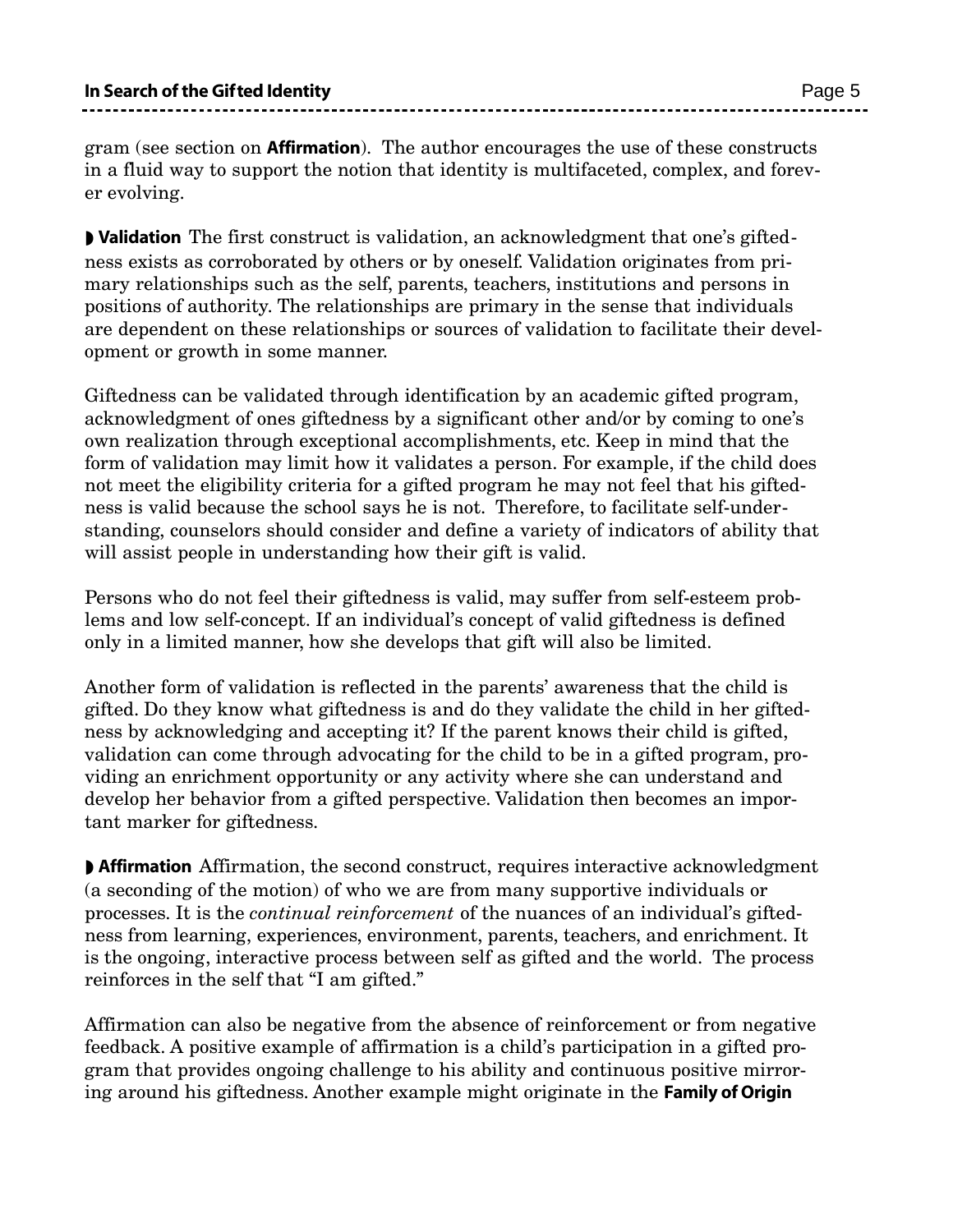System (generations of the extended family). Affirmation from this system comes from both the conscious and unconscious value structures that are passed on generationally. For example, in a family in which giftedness in women was not affirmed, and in which the family disapproved of women in higher education for several past generations, the development of intellectual gifts in women might be neither acknowledged nor supported. This exemplifies a negative affirmation. Values such as these are often heavily ingrained in a person's identity and need to be explored and brought to a conscious awareness. The gifted individual who is aided in exploring giftedness, from the aspect of family of origin, will be able to begin a healthier differentiation of self, and enable the self to integrate its giftedness more fully.

However, awareness alone does not always facilitate growth. At this point, the skill of the counselor is relied upon to help intervene and take that awareness further. In these examples, the construct of affirmation was analyzed with the Family of Origin, Cultural and Educational systems, showing how the model allows for an assessment that will naturally lead to exploring the other constructs and systems.

◗ Affiliation Affiliation is an alliance or association with others of similar intensities, passions, desires and abilities. It means being received in fellowship or integrated into a group or society without loss of identity (or the self). Affiliation provides a reason for being by providing a pathway towards connecting the self with the communal. The process of individuation relies heavily on affiliation to support the self coming into its own. For optimal development of a gifted identity, the association or alliance must support giftedness. When discussing validation, primary relationships (such as parents, teachers, and authority figures) are the key focus. In affiliation, secondary relationships (i.e., peers, siblings, colleagues, etc.) become highlighted. These relationships enhance the individuation of the self by encouraging separation from the family of origin and from the parent. In this way, affiliation supports individuation and the development of a healthy and whole self. Included in this process is recognition of the need for belonging and feeling that "who I am" has a place and meaning. Gifted affiliation provides a forum in which individuals are appreciated and accepted for their uniqueness. For example, with appropriate affiliations, a gifted child will not have to deny their giftedness in order to make friends.

To affiliate, people need to be valued for who they are – for their uniqueness, talent, specialness, and that they are human beings. Integration begins here. The self experiences others of likeness away from the primary source of validation. The self at this juncture sees giftedness as valid through others and begins to come to a higher level of self-appreciation and acceptance. Affiliating the gifted aspects of self is conceivably one of the strongest methods to relieve the alienation and isolation that gifted people so often feel.

For the gifted adult affiliation is often difficult. Aside from MENSA, there are few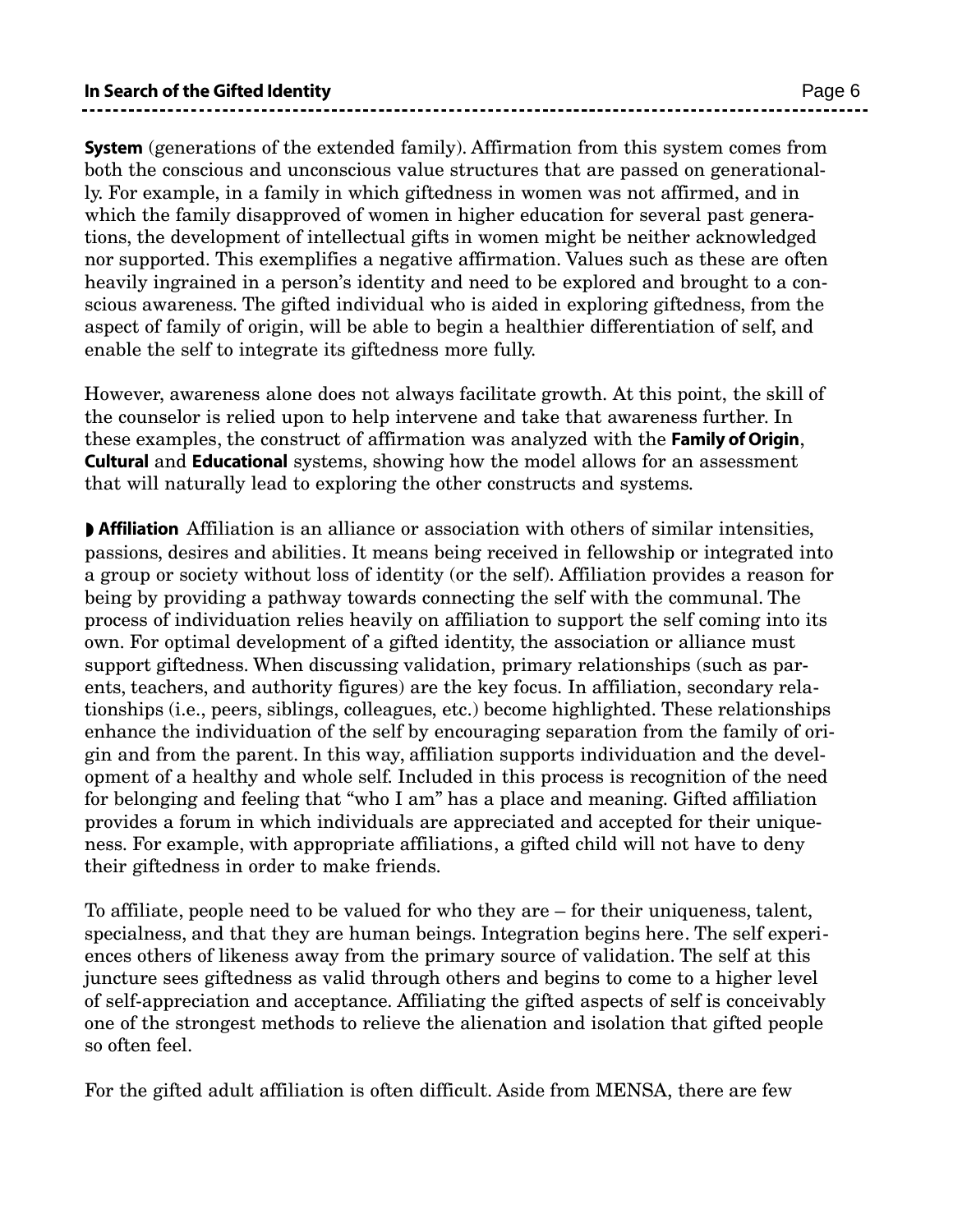organizations for gifted adults to affiliate with for mutual challenge and support relevant to the development of their giftedness. The Gifted Identity Formation Model can be used to assess many of the systems that could provide places to affiliate. A work environment could be reorganized so that people of like mind would have more opportunity to collaborate both vocationally and on a social level. It is important to keep in mind that affiliations do not have to exclude others. People can be united through subgrouping, such as committee work or conferencing within the workplace.

In a school setting, a counselor or a teacher may want to start a group for talented artists, writers, musicians, that meets periodically rather than viewing gifted affiliation as being appropriate only in the intellectual domain. It is important to create affiliations on the micro level in groups that account for many different abilities. This will help broaden the view of what giftedness is and reduce stereotyping.

◗ Affinity The fourth construct is affinity. It maintains the fire of the self. It is an attraction towards that which nourishes and resembles, a mating of souls, spirit and philosophy; not a yearning, but a calling. It has something to do with the soul, a mission, and a sense of purpose in life. There is a deeper and more esoteric meaning involved. Affinity connects the self to the world and the mystery of life.

Often affinity needs are put aside when the identity process is not maximized. Unmet affinity creates anguish, making life more tenuous. "If I can't fulfill my calling, then I will never have a sense of fulfillment and relief from my angst."

Affinity provides for a goodness of fit, for appropriate challenge and stimulation to develop the gifted attributes – what some might consider their quest. Without an awareness of and meeting of affinity needs, the gifted individual often feels powerless and alienated from life and others. Affinity can drive affiliation, it can drive the development of the gift, or relieve the existential angst associated with being gifted. And without meeting affinity needs there is no respite or shelter from the humanness and non-spiritual aspects of this world.

When working with this construct the counselor asks the question, "Is the client's affinity (i.e. purpose, meaning or quest) being met?" as it relates to her giftedness, passions, goals, and drives that are related to or stem from their gifted attributes. For instance, a gifted adolescent may have a burning passion to make a social and political contribution to a cause. Someone facilitating this young person's process needs to question how they can assist that encounter with affinity. This construct requires a much deeper look into the self. The affinity of the self may lie unearthed from a lack of validation, affirmation or affiliation or some combination of all three. The person may have the awareness of their affinity but not know the validity of their feelings.

These four constructs – **Validation, Affirmation, Affiliation, Affinity** – represent important building blocks in development of the self. They interface and have an impact with the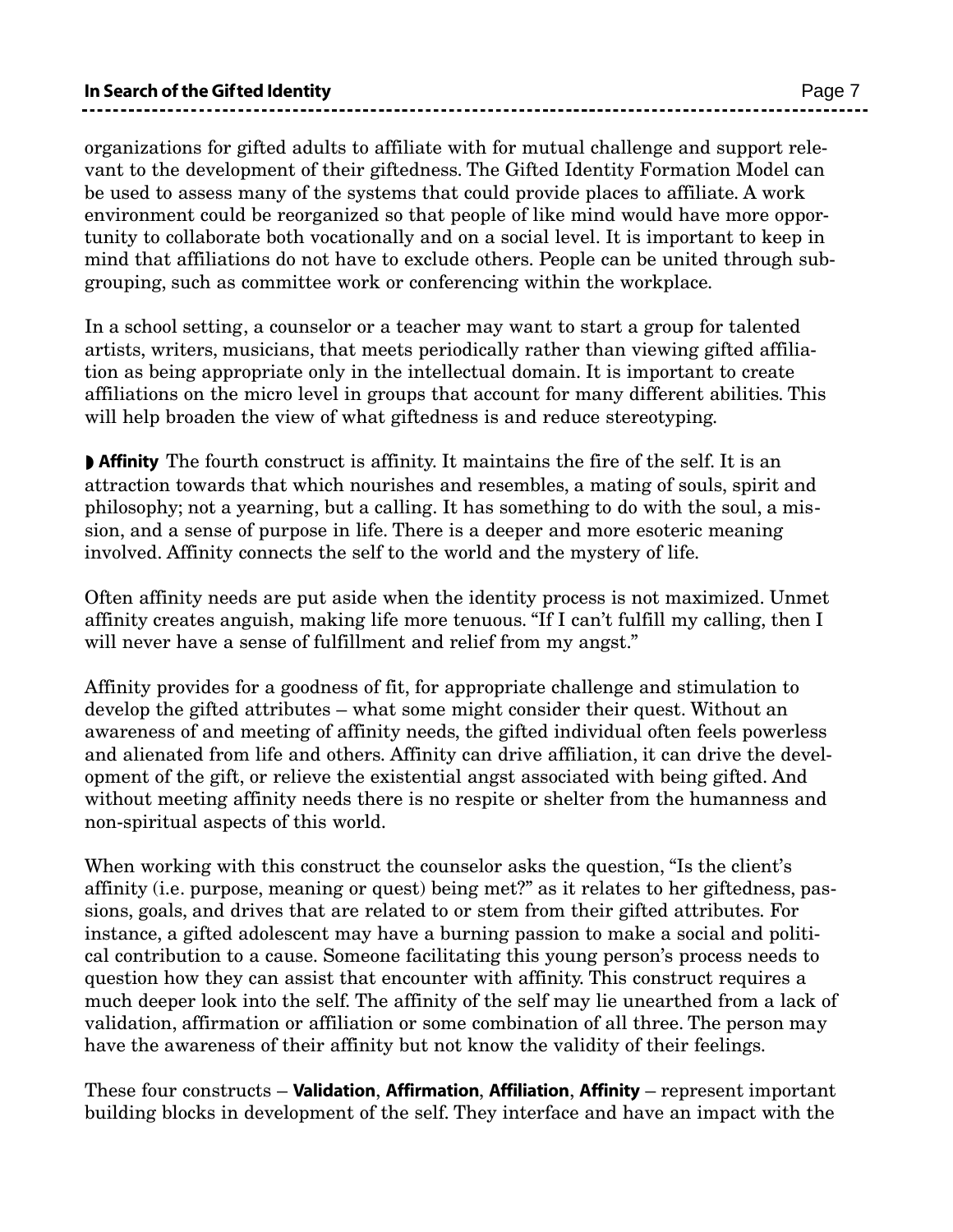following 12 systems to help shape and influence identity formation in the gifted. 12 SYSTEMS IMPACTING IDENTITY FORMATION

The following twelve systems (Self, Family, Family of Origin, Culture, Vocationa<br>Environmental, Educational, Social, Psychological, Political, Organic-Physiologic<br>and Developmental) delineate variables that contribute to t he following twelve systems (Self, Family, Family of Origin, Culture, Vocational, Environmental, Educational, Social, Psychological, Political, Organic-Physiological, and Developmental) delineate variables that contribute to the development of internal and external forces that impact identity formation. Each system has properties or values that influence the development of individual giftedness.

The Gifted Identity Formation Model requires the counselor and client to explore each system to understand how it influences or impacts the identity development for the client because they are key to personal growth. These systems do and will overlap. The intent of the model is to challenge the counselor and the client to explore in depth what occurs within and among each of these systems as they relate to the client's giftedness.

◗ Self System This system refers to the individual's values and beliefs, including the internal view of self as a gifted person. It also includes the perception one has of how he is viewed by others. For example, Charles comes into counseling with very low self esteem, suffers from depression and is bored with his career. When asked how he perceives his own giftedness, he reports himself to be of average ability, yet he holds a Ph.D. with honors in physics from a highly prestigious university. He has virtually no awareness of his intellectual giftedness. The self view he presents is highly incongruent with the reality of his current and past experience. In this particular case, the client spent most of his career isolated in his work and was caught in the trap of merely performing with his talent (See **Figure 3**). After exploring more about his gifts, Charles was able to make appropriate life changes based on a better and more suitable understanding of self and his giftedness. It is the counselor's task to begin the process of helping this man understand his giftedness and to create a view of self that he can understand and further develop.

◗ Family System This system includes the immediate family, spouse, parents, siblings, children and partners keeping in mind that the immediate family varies in different cultures. The client and counselor, when working with this system, explore how the immediate family interfaces with the giftedness of its members. For example, Sheli's parents recognized her giftedness early on and went to great lengths to provide enrichment.

◗ Family of Origin System "Family of origin" refers to past generations of the extended family. The values, beliefs, and traditions held by the family of origin play an extensive role in how people experience and contend with their giftedness. A young man wanted to use his gifts for science and written language to become a science fiction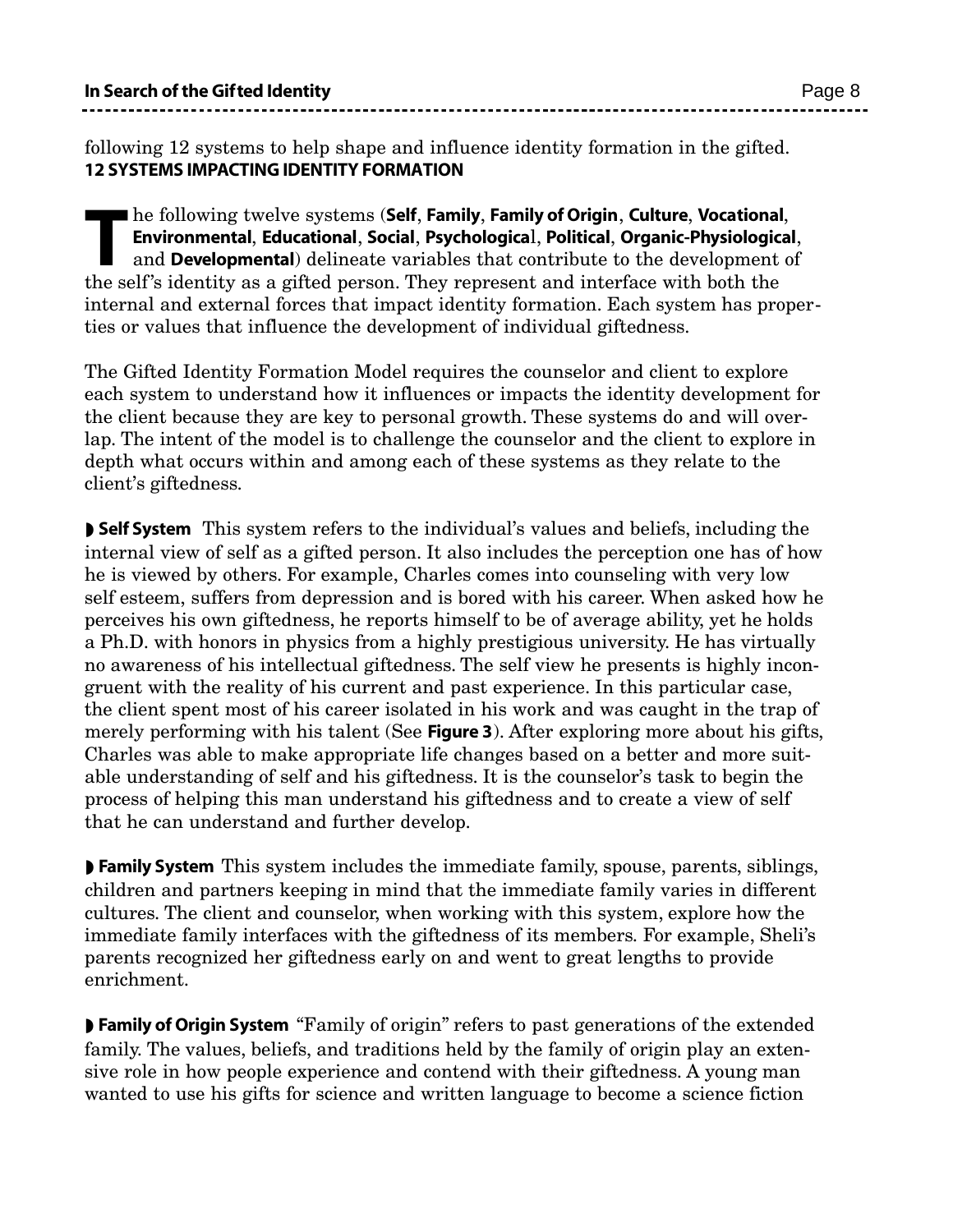Figure 3

|                |                                          | <b>CONSTRUCTS</b>                                                                                                                                                     |                                                                         |                                                                                                                                         |  |
|----------------|------------------------------------------|-----------------------------------------------------------------------------------------------------------------------------------------------------------------------|-------------------------------------------------------------------------|-----------------------------------------------------------------------------------------------------------------------------------------|--|
| <b>SYSTEMS</b> | Validation                               | Affirmation                                                                                                                                                           | <b>Affiliation</b>                                                      | Affinity                                                                                                                                |  |
| <b>Self</b>    | "I never perceived<br>myself as gifted." |                                                                                                                                                                       | "Much of my work has<br>been done alone. I<br>like it better that way." |                                                                                                                                         |  |
| =nmilv         |                                          |                                                                                                                                                                       |                                                                         |                                                                                                                                         |  |
|                | gifted.                                  | Charles' self perception is not<br>congruent with his achieve-<br>ments (i.e. a Ph.D. in Physics<br>with honors) which should<br><i>validate his sense of self as</i> |                                                                         | Charles can validate<br>his view of self by his<br>choice to work alone<br>and without others to<br>challenge his self per-<br>ception. |  |

the Identity Formation of the Gifted of the Gifted of the Gifted of the Gifted of the Gifted of the Gifted of <br>- The Gifted of the Gifted of the Gifted of the Gifted of the Gifted of the Gifted of the Gifted of the Gifted

writer. He was confused about whether this was a respectable choice and had great difficulty finding the freedom to explore this career direction. He thought he would be the first person in his family to use his talent in a nontraditional way. Unconsciously he was separating from a long line of technical engineers, and he felt he was betraying the past three generations of gifted men who followed a more traditional and conservative route. The client was encouraged to explore further back in his family of origin and located a descendant that was a novelist. He was quite relieved and it helped him separate himself enough from his Family of Origin to pursue his own dream.

◗ Cultural System This system includes heritage, gender, race, religion and ethnicity. Each variable holds its own set of beliefs, values, and properties regarding what it means to be gifted. Views of giftedness vary from culture to culture and in some may be nonexistent.

In Vinny's case, he grew up in the Bronx and had a strong working class background. He was faced with the challenge of leaving the culture known to him to pursue a career as a fine artist. He was in counseling with great distress over the transition that he had to make to be successful and pursue his talent. He was reinforced through his culture throughout his formative years that being a fine artist was not an acceptable choice. Vinny was left feeling panicked about who he was and where he was headed. He felt alone and that he did not have the support of his culture and family. He also spent time exploring a lifetime of feelings of alienation because of his giftedness and the values he was taught around his gift.

◗ Vocational System This system refers to career choice, career development, occupation and the type of vocational exposure an individual experiences. Steve was quite pas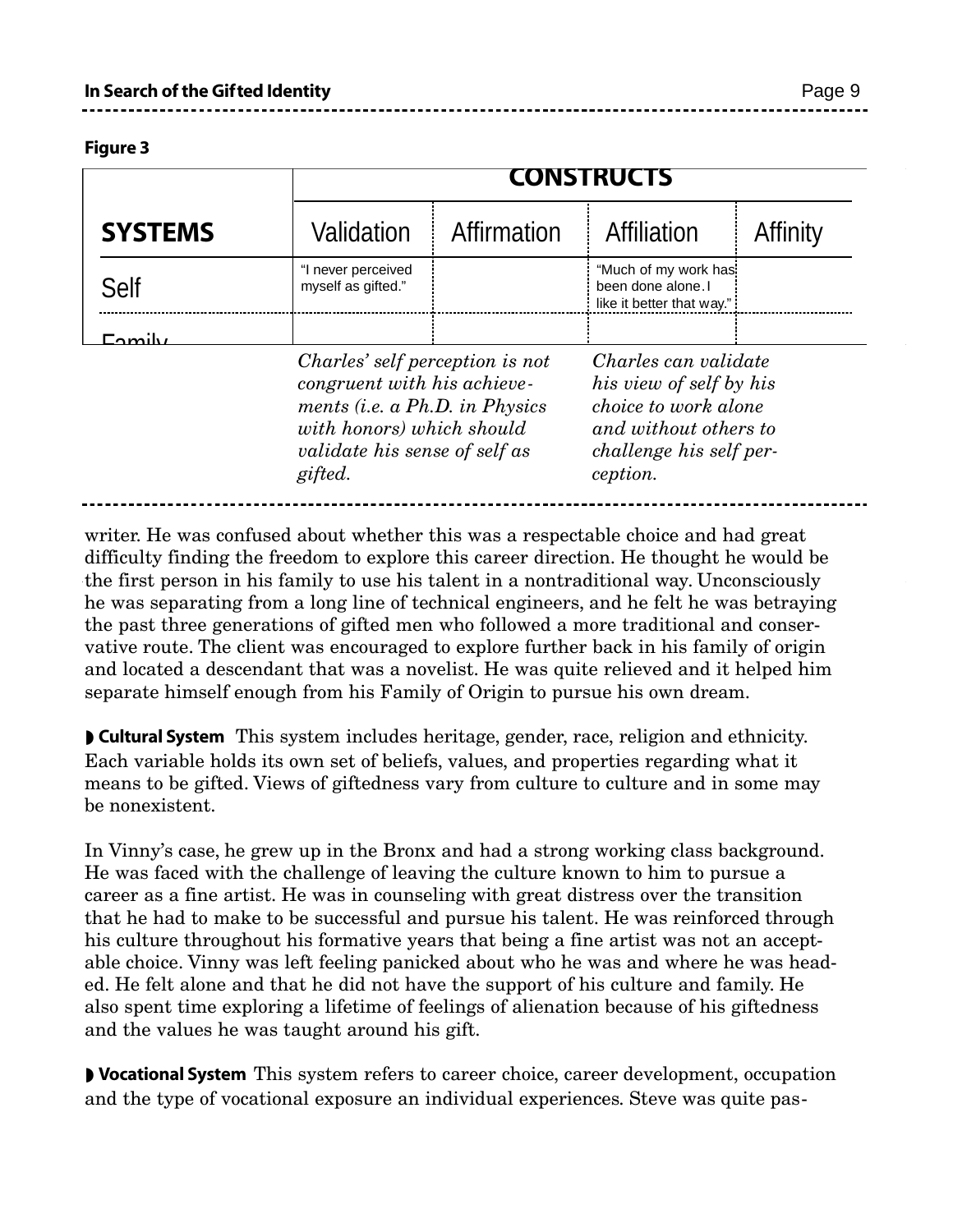sionate about computers yet his training was limited due to financial hardship and lack of parental support. Vocationally he needed to have more exposure to and knowledge about computers. Through his experience in a counseling group of highly gifted young men he was able to find others with similar ability and passion who were willing to set him up with his own computer system, aiding Steve in fulfilling his vocational interest in the computer field. This is an example of the vocational system interfacing with an opportunity for affiliation (i.e. gifted peers in a counseling group).

◗ Environmental System This system impacts identity formation by nurturing or not nurturing a person's gifts. This system includes a child's room at home, the cubicle at work, geographic considerations, the raw materials available to be creative – one's surroundings. Does the an individual's environment foster that person's ability? For example, Randy was a prodigious artist as a child and had the opportunity to frequent the local salvage yard. He was able to find unlimited raw materials for his artistic creations. With a supportive environment at home he could bring his found treasures to his family garage (which served as his studio) and create art. In this example Randy's environment provided him with raw materials at his disposal to be used creatively and thus develop his talents. At the same time, his parents encouraged his endeavors into non-conventional environments (i.e. the local salvage yard).

■ **Educational System** This system refers to formal or informal means by which the gifted person is educated, including schools, discussion groups, clubs, individual study, and observation. Working with this system, the counselor needs to explore both traditional and other related educational environments to assist in this area of development. The interface between the Educational System and the identity of a gifted person is critical because of the tendency to define giftedness in an academic context. Society has placed enormous value on academically related giftedness, the criteria for which has been set by the traditional academic educational system. Nelson for example, because of his profound ability, was unable to find his traditional educational situation stimulating. He was in his sophomore year of high school and his work had severely declined. His counselor and parents worked on a plan to accelerate him in a few subjects through a local college. The plan also included a mentor who taught Nelson how to do advanced animation techniques on the computer. Things began to turn around and his work improved.

◗ Social System This system involves relationships with peers, family, and connecting to others. Counseling groups offer one form of socialization. David never had the opportunity to talk to a peer about how badly the kids made fun of the things he said. By joining a counseling group of highly gifted 8- to 10-year-old boys, David began to understand how to deal better with the kids at school. He found the group to be a place of safety and support that enabled him to survive in his world.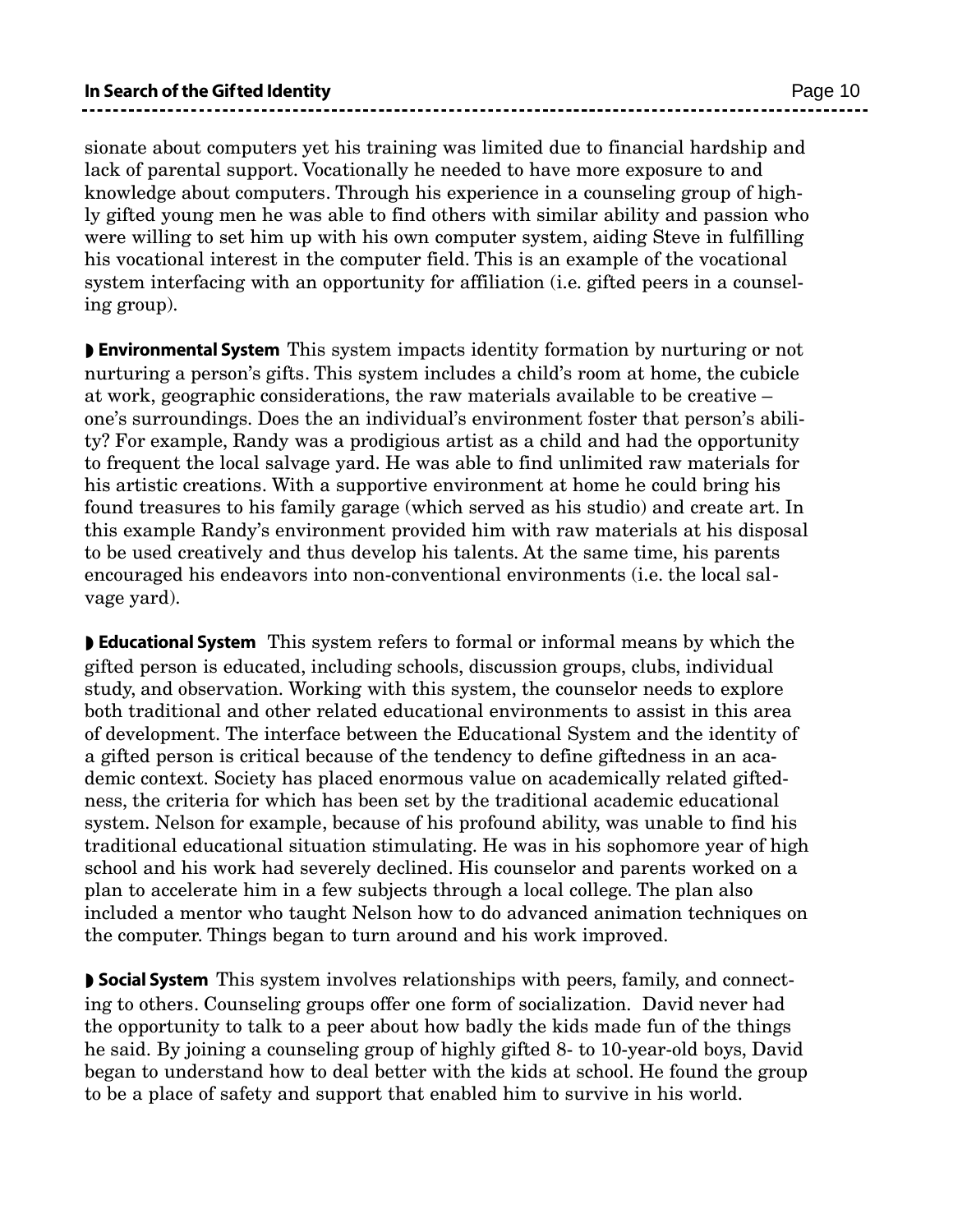◗ Psychological System This system is the system of our psyche where dynamics and experiences come into play and build one's self esteem, self concept and impact how the individual psychologically deals with life. The psychological system also reflects the complexity of defenses and the depth of one's ego and character. The field of psychology is part of the psychological system. For example, how does the field of psychology view and contend with the nature of giftedness? Is giftedness pathologized, ignored or understood for its difference? All too often a precocious gifted child becomes a marker for unacceptable behavior and yet that behavior may be the raw potential for an exceptional future contribution to the world.

◗ Political System This system includes and often dictates values regarding giftedness. Gifted people may fall victim to political agendas. The key is to help the counselor and the client assess and understand how the political climate is related to that client's giftedness. For example, the issue of funding for education or the allocation of resources and opportunities in a workplace are often affected by politics. The most common example is funding for sports programs versus gifted programming.

**D** Organic-Physiological System This system explores areas where there is a behavioral or physiological relationship to one's giftedness. Benbow (1986) has shown that some physiological traits occur more frequently in extremely able students. She identified the traits of left or mixed handedness, myopia, and symptomatic atopic disease (asthma and other allergies) among extremely mathematically and verbally precocious students. Such studies raise the question whether giftedness has a physiological basis. The knowledge that giftedness has a physiological connection may help to answer many questions and concerns a gifted person might have in respect to their view of self.

◗ Developmental System This system encompasses life-cycle changes such as entering adolescence, the birth of a child, individuation and separation from the family. The Developmental system can be used to differentiate how a gifted person's development may be asynchronous with traditional views of development (Silverman,1998). Juan's parents could not comprehend how he could be so mature and adult-like and suddenly change to exhibit the behaviors of the 5-year-old he was.

The 12 systems described here have been selected as a cross section of forces that impact the development of a person's identity. The author acknowledges that many systems simultaneously interface and overlap. The intent of breaking down the systems is to encourage the exploration of the complex forces and variables that contribute to identity formation.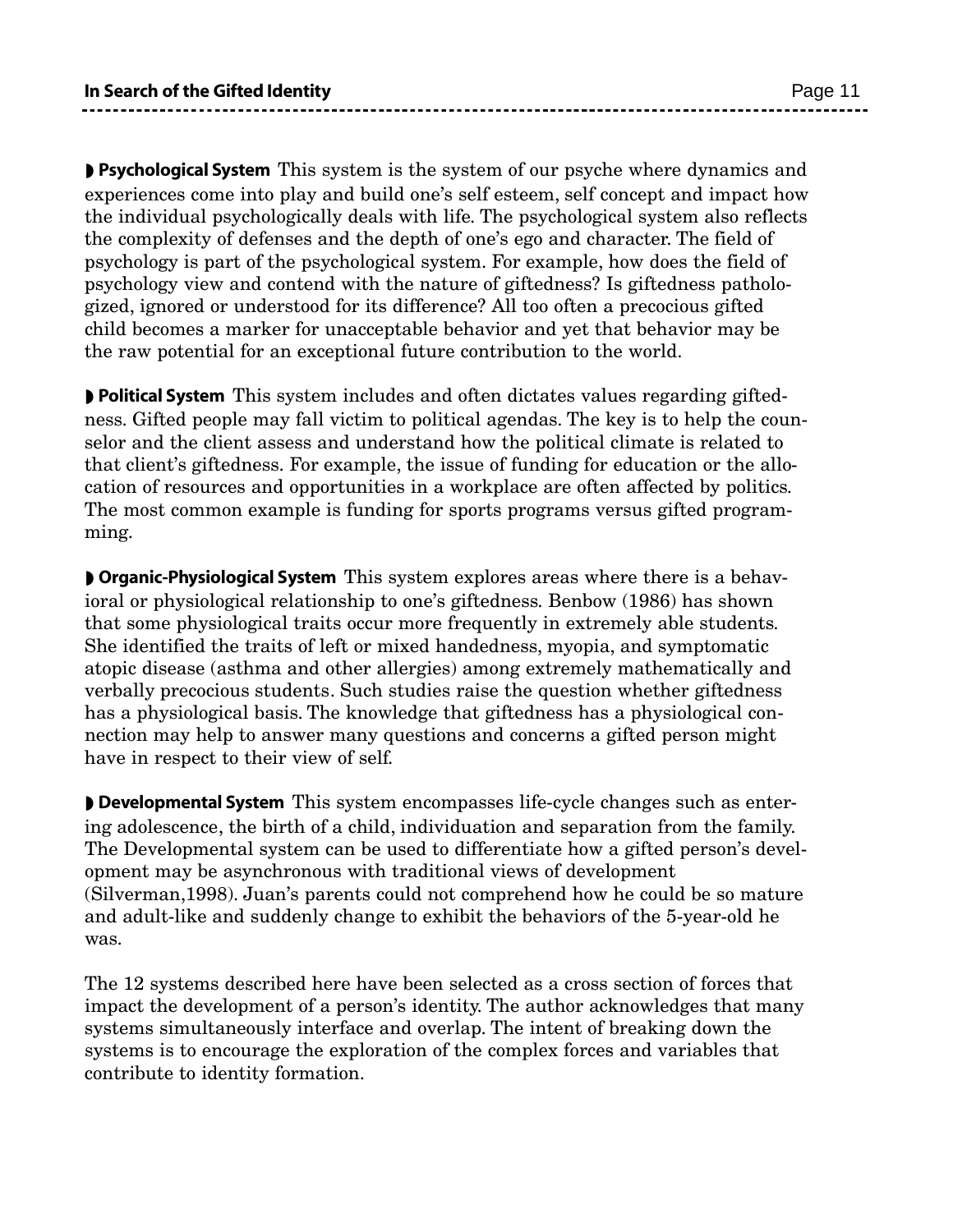#### FUTURE CONSIDERATIONS

delicate interplay occurs in the development of a gifted person's identity. How an individual integrates and develops his giftedness has ramifications for his life span. Our responsibility as professionals is to help the g delicate interplay occurs in the development of a gifted person's identity. How an individual integrates and develops his giftedness has ramifications for his life span. Our responsibility as professionals is to help the gifted individual I am" as a whole self, which includes one's giftedness. Without the appropriate context for understanding identity formation for gifted people, their needs may not be met. A richness exists in this exceptional force or dance within the self that can benefit from the kind of exploration this model provides.

This differentiated counseling model is offered as a starting place, a point of discussion as the field of gifted embarks on new ways to expand views about the development of gifted people. The model is open for review, to be enhanced and challenged. The intent here is to show a qualitative extraction and synthesis of the author's extensive clinical work, utilizing the construct of giftedness in the development of self and to share that piece with others.

#### **REFERENCES**

Alvarado,N.(1989). Adjustment of Gifted Adults. *Advanced Development,* (vol. 1), 77- 86.

Benbow, C. P. (1986). Physiological Correlates of Extreme Intellectual Precosity. *Neuropsychologia,* (vol. 24), 719-725.

Colangelo Ogburn,K.M. (1989). Giftedness as Multilevel Potential. *Advanced Development,* (vol.1), 87-100.

Erikson, E.H. (1968). *Identity Youth and Crisis.* New York: W. W. Norton & Company, Inc.

Feldman,D. (1996). *A Developmental Theory of Giftedness: Worthy of a name.* Invited Keynote, Rosen Symposium.

Feldman,S.S.& Elliot,G.R. *At the Threshold. Self and Identity Development*, Harter, S. (chapter 14).

**Lovecky, D.V.** (1986). Can You Hear the Flowers Singing? *Journal of Counseling and Development,* (vol. 4), 572-575.

Passow, A.& Frasier, M.M. (1996). Toward Improving Identification of Talent Potential Among Minority and Disadvantaged Students. *Roeper Review,* (vol.18), n3, 198-202.

Rocamora,M. (1992). Counseling Issues With Recognized and Unrecognized Creatively Gifted Adults. *Advanced Development,* (vol. 4), 75-89.

Silverman,L.K. (1998). Developmental Stages of Giftedness: Infancy through adult-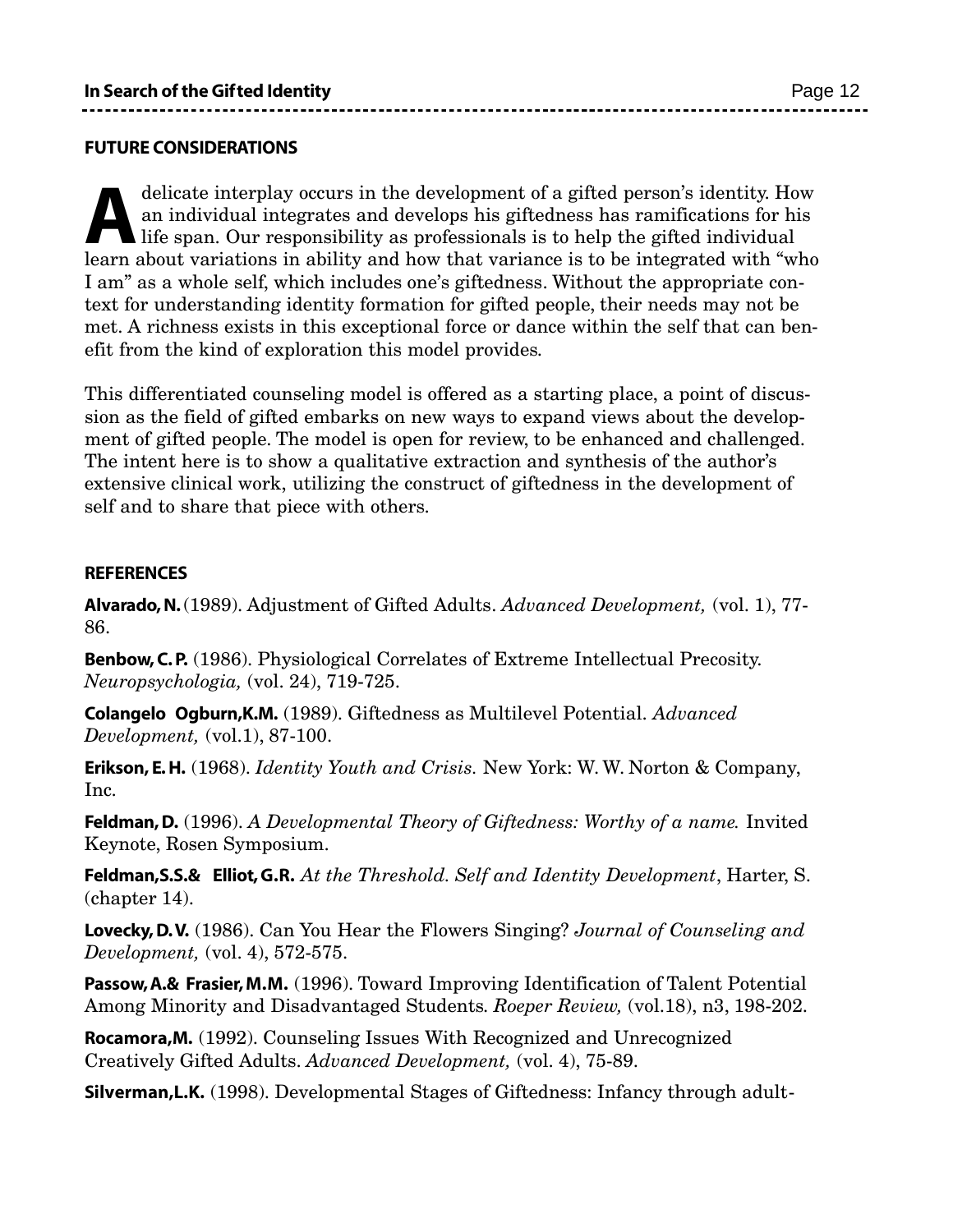hood. In J. VanTassel-Baska (Ed.), *Excellence in educating gifted & talented learners* 3rd Edition (pp.145-166). Denver: Love.

Tolan,S. (1989). Discovering the Gifted Ex-Child. *Advanced Development,* (vol.1).

Treffinger, D.J.,& Feldhusen,J. F. (1996). Talent Recognition and Development: Successor to Gifted Education. *Journal for the Education of the Gifted,* (vol. 19), n2, 181-193.

This article first appeared in the *Roeper Review*, Vol. 20, No. 3. Used with permission.

Andrew S. Mahoney, *M.S., L.P.C.,L.M.F.T., is director of The Counseling Practice of Andrew S. Mahoney & Associates, a counseling center for the gifted and talented in Herndon, Virginia. In addition, he is an executive board member of the Counseling and Guidance Division of the National Association of Gifted Children, and a trainer and supervisor of counselors. For more than a decade, Mr. Mahoney has explored and developed frameworks for the counseling and psychotherapy of Gifted and Talented individuals. His work offers a new and original perspective for those interested in better serving this unique population.*

On the web at: www.counselingthegifted.com **e-mail:** mahoney@counselingthegifted.com Telephone: 703-318-6621 U.S. Mail: Andrew S. Mahoney and Associates 441-B Carlisle Drive Herndon, VA 20170